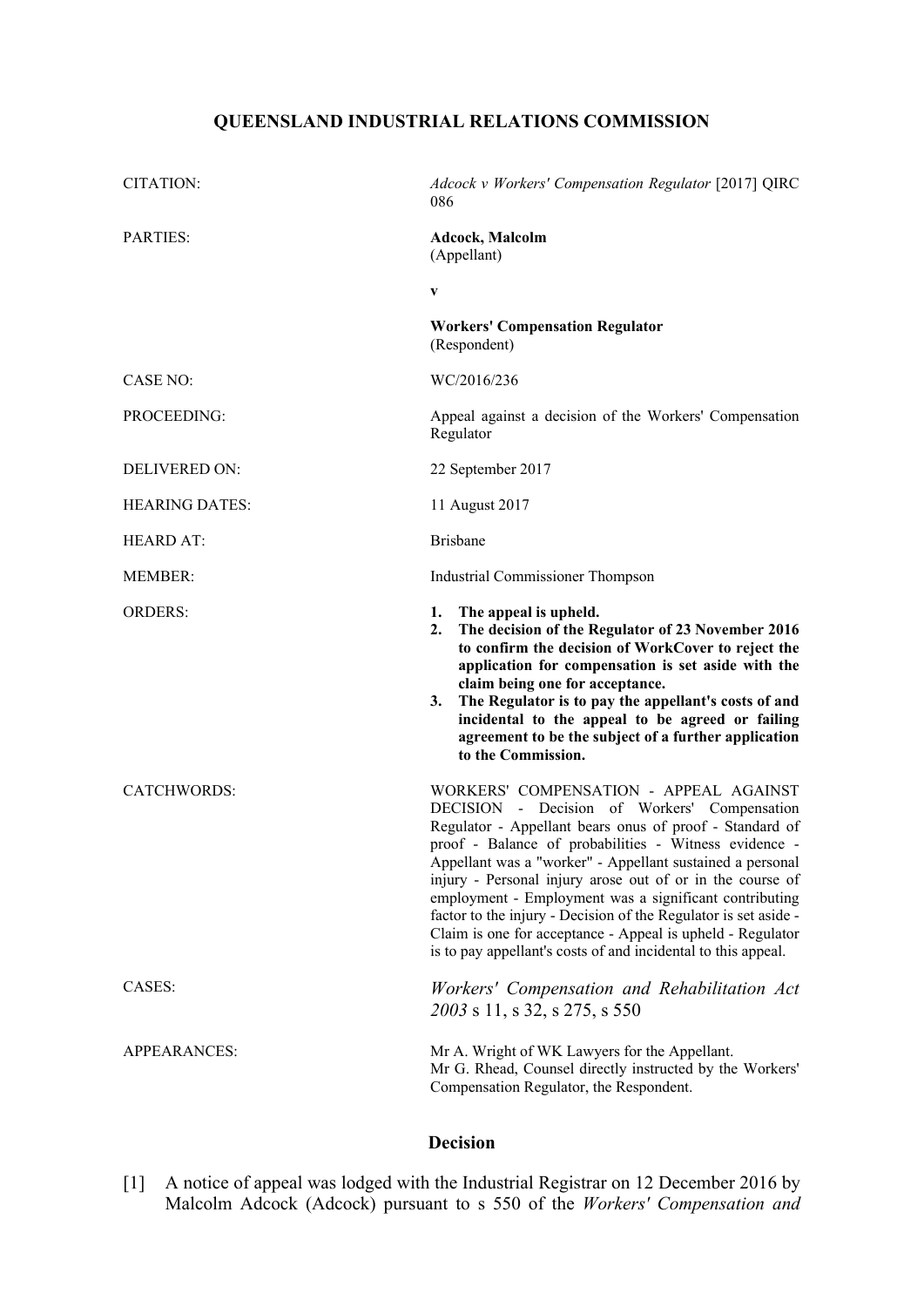*Rehabilitation Act 2003* (the Act) against a decision of the Workers' Compensation Regulator (the Regulator) dated 23 November 2016.

[2] The Regulator's decision was to confirm the decision of WorkCover which was to reject Adcock's application for compensation in accordance with s 32 of the Act.

#### **Relevant Legislation**

[3] The Legislation pertinent to this appeal is:

# "**32 Meaning of** *injury*

An *injury* is personal injury arising out of, or in the course of, employment if -

(a) for an injury other than a psychiatric or psychological disorder the employment is a significant contributing factor to the injury."

## **Nature of Appeal**

[4] The appeal to the Commission is by way of a hearing *de novo* in which the onus of proof falls upon the Appellant.

#### **Standard of Proof**

[5] The standard of proof upon which an appeal of this nature must be determined is that of "on the balance of probabilities".

# **Evidence**

- [6] In the course of the proceedings, evidence was provided by three witnesses.
- [7] The Commission, in deciding to *précis* the evidence of the witnesses, and submissions, notes that all the material has, for the purposes of this decision, been considered in its entirety.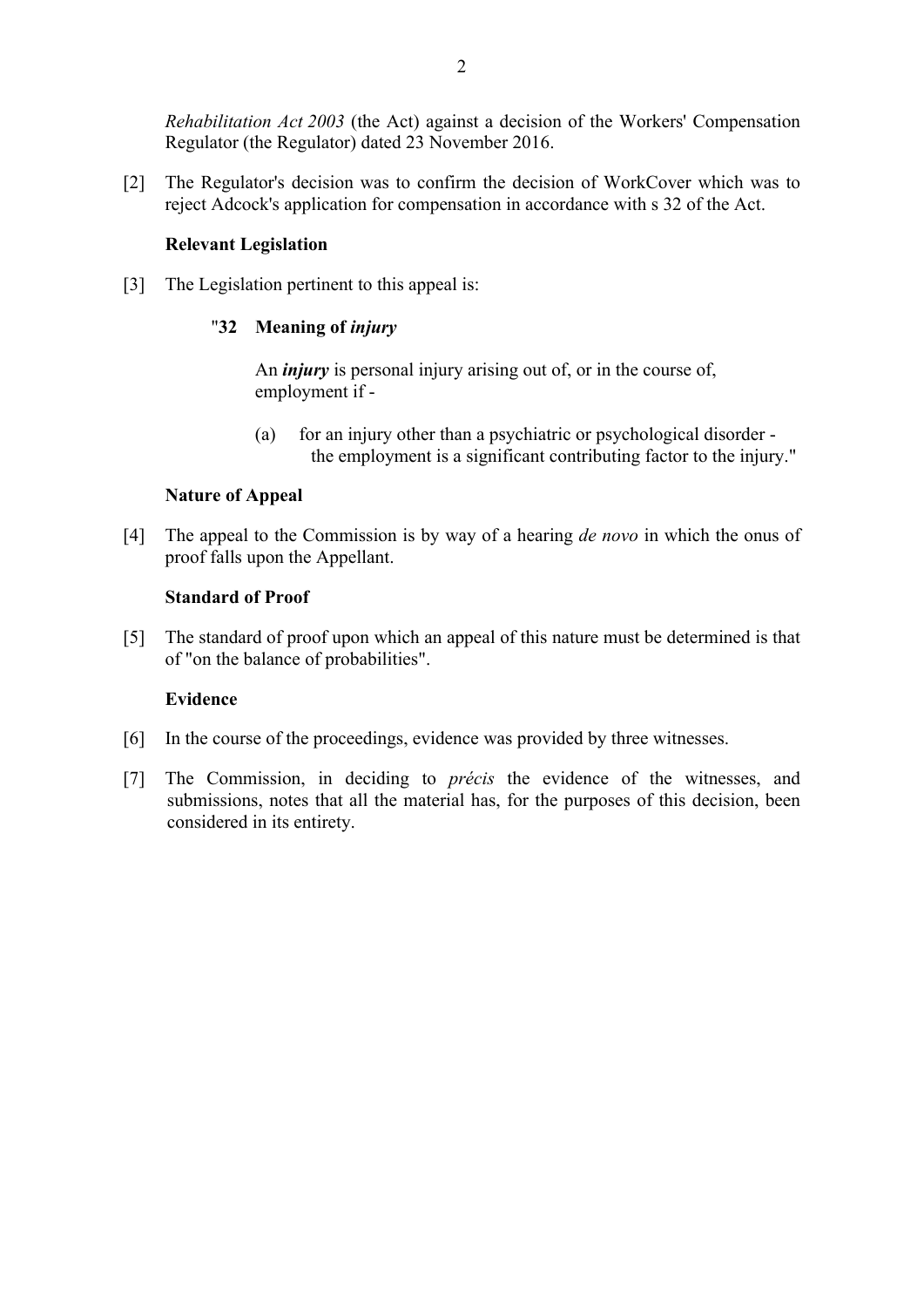- [8] The witnesses for the Appellant were:
	- Adcock; and
	- Dr Kar Loong Ng (Dr Ng).
- [9] The witness for the Regulator was Jason Romano (Romano).

#### **Appellant**

## **Adcock**

- [10] Adcock commenced employment with KJM Contractors Pty Ltd (KJM) on 8 October 2008 as a casual employee converting to full-time employment on 29 October 2013. The role was that of a cook/chef in remote camps with the arrangement being that he would "Fly-In-Fly-Out" (FIFO) on the basis of two weeks on, two weeks off. The duties of his position included:
	- preparation of breakfasts, meals and desserts;
	- stock ordering, planning and preparation (smaller camps);
	- $\bullet$  directing staff (at times);
	- dealing with issues around equipment purchases and repairs;
	- staff training; and
	- on occasions repair broken machinery.
- [11] Initially the work undertaken was at locations in South Australia however overtime the employment took him to a range of camps in Queensland. In June 2015 he was advised by KJM management that the business was going "bad" and that all fulltime employees were to revert to casual employment and "if we did not like it we could leave".
- [12] On 27 July 2015 he was contacted by Romano from KJM and told that the site he was on would no longer require catering services which left him without work until 24 August 2015 when he commenced employment (after contacting Romano) at Camp 12 outside of Roma in Queensland. At around 1.00 am on 25 August 2015 whilst getting some product in the form of a box of bacon and frozen cake mix he misjudged the step which led to his left foot rolling and he fell down which caused immediate pain up his left ankle and to his back. He informed the chef Nathan Whitfield (Whitfield) of what had occurred and whilst in a lot of pain continued to work as breakfast had to be done by 5.00 am.
- [13] As it was a new job and he was worried about not having a job as he needed the money he continued to work until 31 August 2015 despite the pain. In that time he mentioned the incident to the camp manager Sean Cornwell (Cornwell) and another employee Maggie Henschel (Henschel). At the end of August 2015 he returned to Adelaide for two weeks of rest, returning to work on 14 September 2015.
- [14] He continued to undertake his duties although in considerable discomfort and at some time following his return to work he spoke to another employee Shandelle Simpson (Simpson) who suggested they should do an incident report however that did not happen. On 28 September 2015 he was due to have another two weeks off and somewhere around that time he contacted Romano to inform him he needed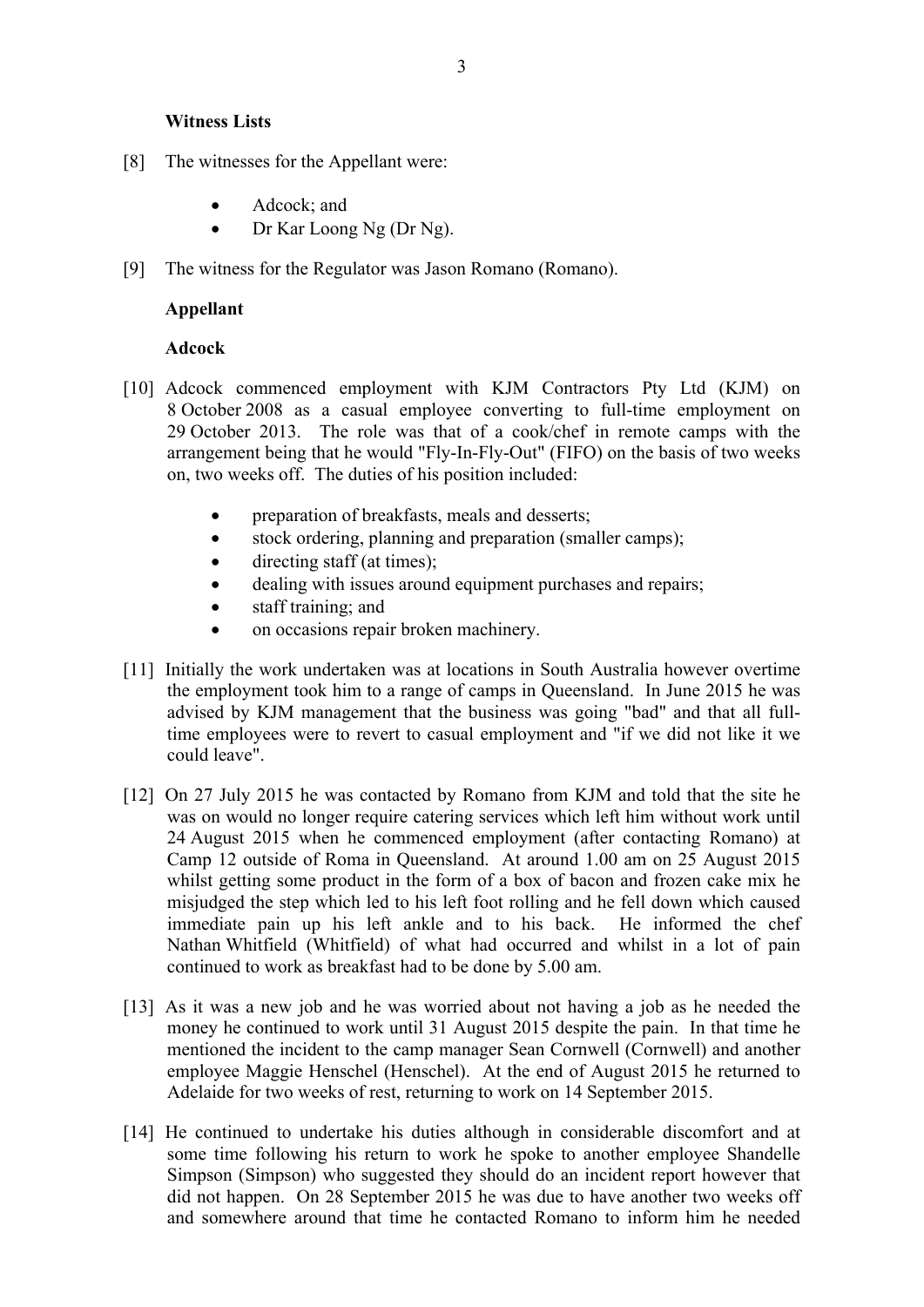some extra time off for family reasons but was really taking time off because his ankle was too sore to stand on.

- [15] Adcock consulted his general practitioner on 1 October 2015 and was sent for an x-ray after which the doctor informed him he had a left foot strain and should rest the ankle, ice it and keep it strapped. With no improvement he then had seven visits to a physiotherapist before being referred by WorkCover South Australia for an independent medical examination sometime after Christmas 2015.
- [16] A report was received on 13 March 2016 from Dr Ng which diagnosed ligament damage with the recommendation of an ultrasound for the ankle and foot. On 17 March 2016 an ultrasound was performed and the general practitioner upon review of the results advised him to rest as much as possible with the likelihood it could take up to 12 months to get better. He continued to remain unfit for duties and forwarded medical certificates to his employer subsequently being informed that they had not received them. On 30 June 2016 he received a letter of termination.
- [17] A claim for compensation was originally made in South Australia but it was later found that Queensland was the correct jurisdiction and the South Australian application was the subject of a discontinuance notice.
- [18] Under cross-examination Adcock had no recall of Romano seeking to contact him and leaving messages on six occasions but it may have occurred once or twice [Transcript p. 1-9]. In or around August 2015 he had time off due to no availability of work and did not accept that Romano had offered him causal work at that time [Transcript p. 1-10]. Adcock was adamant that on 25 August 2015 he had fallen off the step as he came out of the freezer and did not trip over in the freezer [Transcript p. 1-10]. On the information provided in his WorkCover claim form had had stated "slipped coming out of freezer carrying meat" and whilst it did not suggest he had fallen down a step according to Adcock it was "six of one and half a dozen of the other" whether he slipped or fell [Transcript p. 1-12]. The reason he had not followed up and provided an incident report after the injury the evidence was because there was a culture where Cornwell did not "give a hoot" and the "culture of the thing" was to "suck it up" [Transcript p. 1-15].
- [19] On having to tell Romano he needed time off for family reasons when he was in fact injured he did not accept he had lied but it was "a fine line" [Transcript p. 1-15]. The reason he had not sought from his general practitioner a WorkCover medical certificate on 1 October 2015 was in the past the boss had said "We'll pay for your your doctors and medical. Just don't go through WorkCover" [Transcript p. 1-16]. On 26 October 2015 he was issued with a WorkCover medical certificate as he intended to make a WorkCover claim [Transcript p. 1-16]. Adcock in the visit to Dr Ng provided detail around the accident but did not recall saying the step was 14 inches high [Transcript p. 1-17]. The general practitioners clinical notes of 1 October 2015 contained the following reference:

"Not sure that he has a job. Has left foot pain which came on with work about five weeks ago. On his feet for 13 hours a day. Pain on standing up".

Adcock had no understanding why there was mention of him not having a job because that was not the case [Transcript p. 1-19]. The clinical notes were different to his recollection of the visit [Transcript p. 1-20]. On the notation that he had slipped rather than fell the evidence was: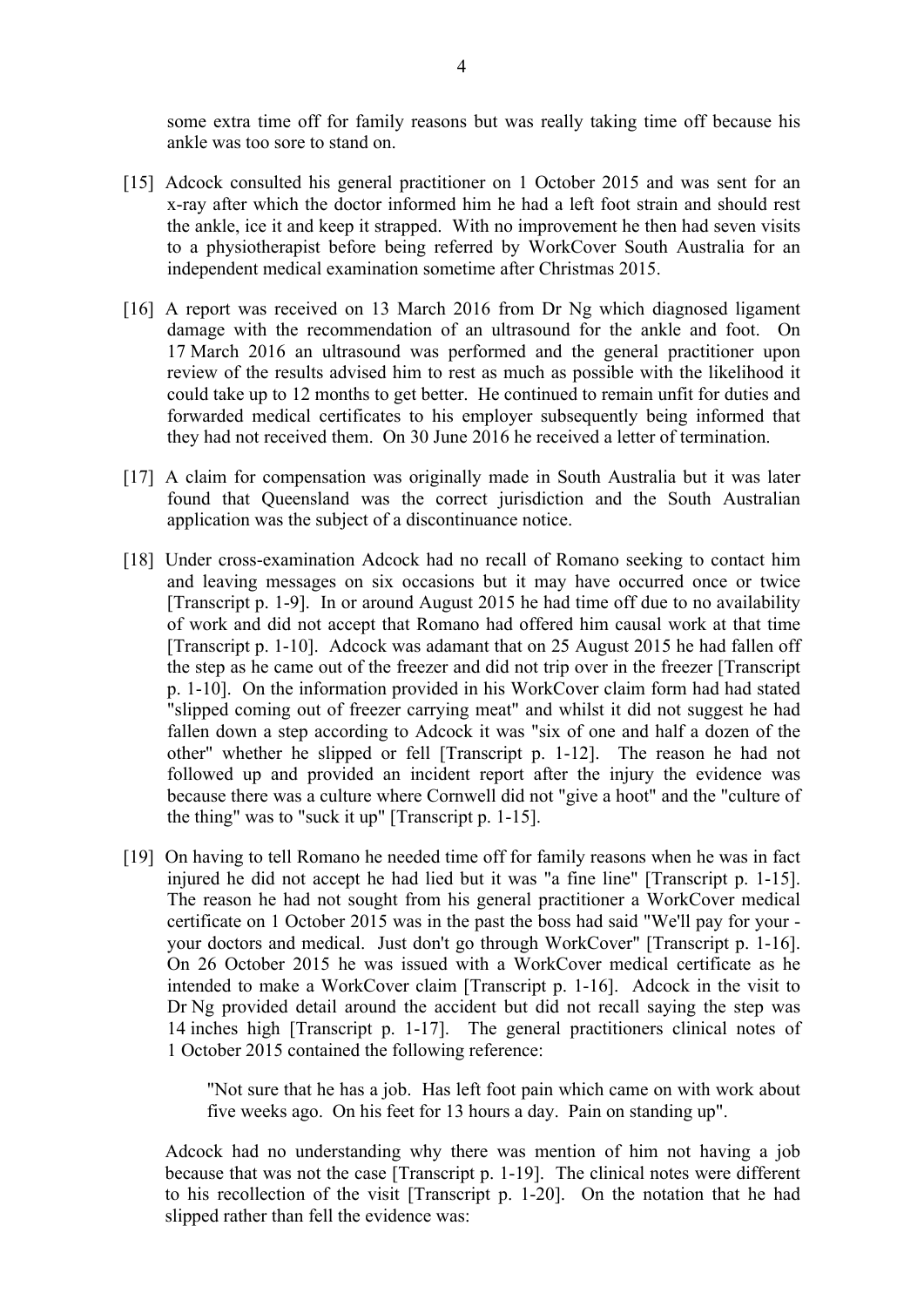"…I'm pretty sure - I've said all along I came out of the freezer, slipped on the step and went to the ground". [Transcript p. 1-20].

The reference in the WorkCover medical certificate (dated 26 October 2015) to be able to carry-out light duties was not relevant as there were no light duties for a cook or a chef [Transcript p. 1-21]. The WorkCover medical certificates were sent to Romano by post to a Gawler, South Australian post box [Transcript p. 1-22]. There were a number of WorkCover medical certificates issued from 30 November 2015 through until May 2016 which enabled him to return to work with restrictions [Transcript p. 1-23]. Romano made contact with Adcock on 3 March 2016 and offered him a couple of weeks on light duties in the kitchen which he refused because his ankle was "stuffed" [Transcript p. 1-25].

[20] In re-examination Adcock described the size of the box in which the bacon was kept as "18, 20 inches wide and would be about eight inches deep" and around 20 kilograms in weight. The cake mix was in plastic containers with the measurements around "14 inches long by nine inches by two inches". As to why he gave information to Romano about not being available due to family reasons he had done so because he (Romano) was a person "who hunts hounds and runs with the foxes" and he did not trust him.

#### **Dr Ng**

- [21] Dr Ng an occupational physician had prepared two reports (dated 24 February 2016 and 18 April 2016) in relation to Adcock. At the time of authoring the reports he had not had the opportunity to review the ultrasound in respect of Adcock's left ankle but had subsequently done so and it was his conclusion that the ultrasound showed an old strain to the lateral on the outside ligaments of the ankle and given it was taken in March 2016 seven months after the reported date of injury was consistent with the mechanism of injury reported by Adcock, which was a rolled ankle. Any degenerative changes present were in a separate area of the ankle compared to the injury.
- [22] In the report of 24 February 2016 Dr Ng confirmed Adcock had presented unaccompanied and that of the material provided he had assumed that it was true and correct in all aspects.
- [23] Dr Ng's diagnosis was that of "a lateral ankle ligament sprain, most likely a partial tear to the calcaneal fibular ligament". There was also a probable strain to the cuboid metatarsal joints on the fourth and fifth toes.
- [24] The injury was consistent with the reported mechanism of injury and consistent with Adcock's presentation. There were no non-organic symptoms with no pre-existing degenerative condition and was a work-related injury.
- [25] A supplementary report (dated 18 April 2016) confirmed the earlier diagnosis and provided the following opinion with regards to his current capacity for work:

"At present I consider he can work for four hours, five days a week with the restrictions of avoiding prolonged standing, avoiding uneven surfaces and to be given the ability to sit when required. If the results of further investigation are provided, I would be able to provide a more accurate opinion on his capacity."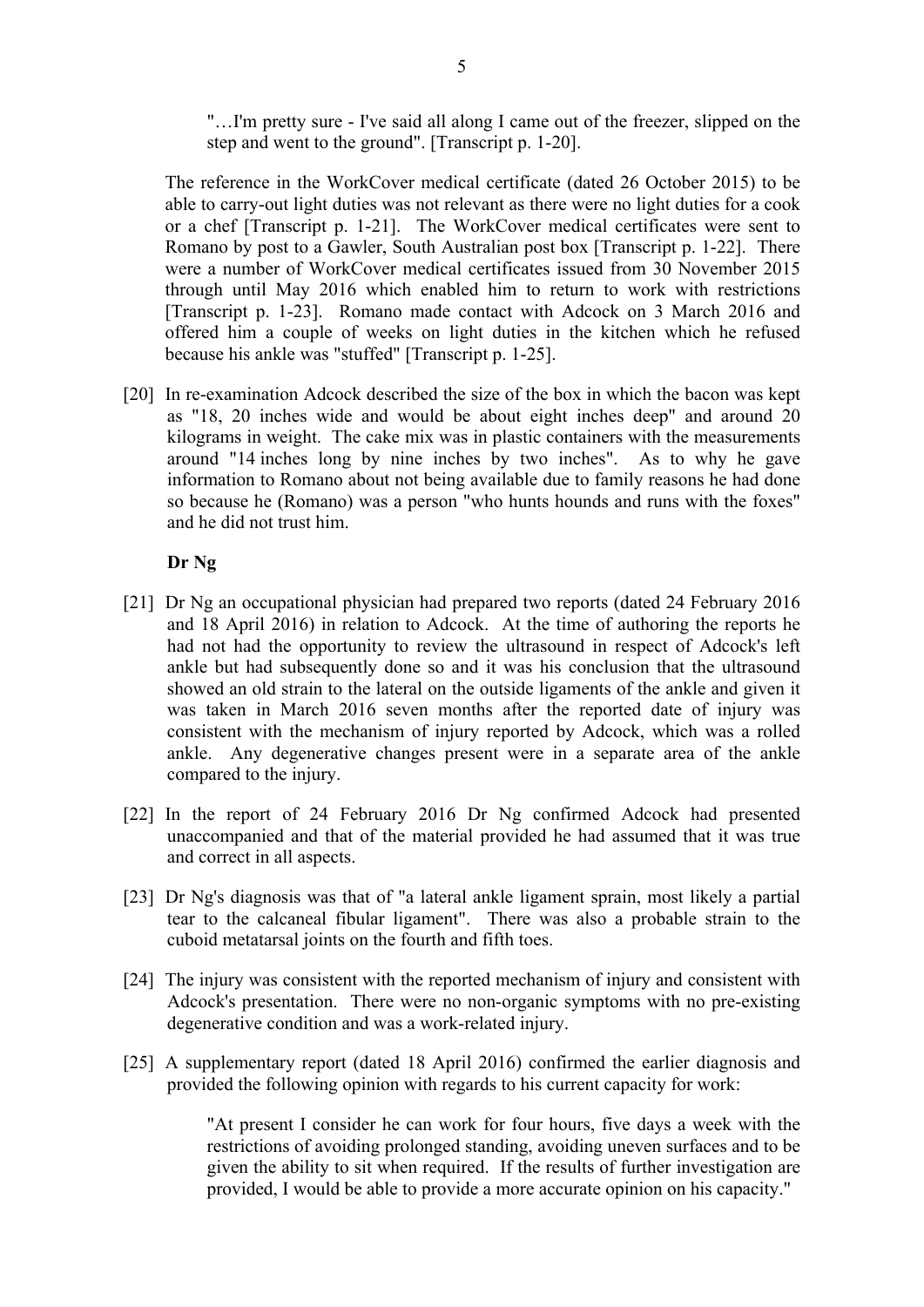[26] Under cross-examination Dr Ng confirmed that after conducting tests on Adcock the more significant finding was a positive talar tilt that meant the outside ligaments were stretching and unstable in a sense [Transcript p. 1-35]. Adcock at the time he examined him had the capacity to perform modified duties [Transcript p. 1-36]. The injury was "most definitely consistent with the description of the incident in August 2015" [Transcript p. 1-37]. In this case the only way Adcock could have hurt his ankle was as he described [Transcript p. 1-38].

# **Regulator**

# **Romano**

- [27] Romano in 2015/2016 was employed at KJM as the head of human resources and at the time he had dealings with Adcock in the area of industrial relations and workcover type matters. In 2015 the business started to make mass redundancies as the oil and gas sectors were not in a good way and it became necessary to shed staff. There were limited positions available and in the case of Adcock he had transferred from full-time to casual employment although he had tried to keep him gainfully employed. On 13 October 2015 he spoke to Adcock about returning back to Camp 12 in Queensland but he said that he could not return due to family reasons, something to do with his daughter and that was the last they had heard of him at Camp 12.
- [28] Some seven or eight weeks after the discussion with Adcock the return to work coordinator received the first lot of medical certificates stating that he did not injure himself on a particular day and in January 2016 the return to work coordinator, the head chef and himself constructed a return to work plan in line with his capacity to return to work. Adcock was contacted about a position in March 2016 in Adelaide but he declined as his foot was "still stuffed". No medical certificates were received after that date with KJM eventually ending his employment. Adcock filed for unfair dismissal at which time a number of medical certificates appeared.
- [29] In March 2016 he had made a number of unanswered calls to Adcock leaving at least one message.
- [30] Under cross-examination Romano gave evidence that in August 2015 the business was desperate to get as many South Australian based employees to work in the process kitchen [Transcript p. 1-43]. In the period between the beginning of 2015 until December 2016 it was a tumultuous time for the business as far as making redundancies, losing contracts and closing up camps [Transcript p. 1-43]. The relationship between Adcock and himself was fine and they got along really well [Transcript p. 1-43]. The decision to terminate the employment had been made due to the lack of contracts and no medical certificates forthcoming [Transcript p. 1-44].

#### **Submissions**

# **Regulator**

[31] The case for the Regulator was that there is some doubt as to the circumstances surrounding the cause of the injury as described by Adcock with the Commission required to be satisfied on the balance of probabilities it occurred as claimed.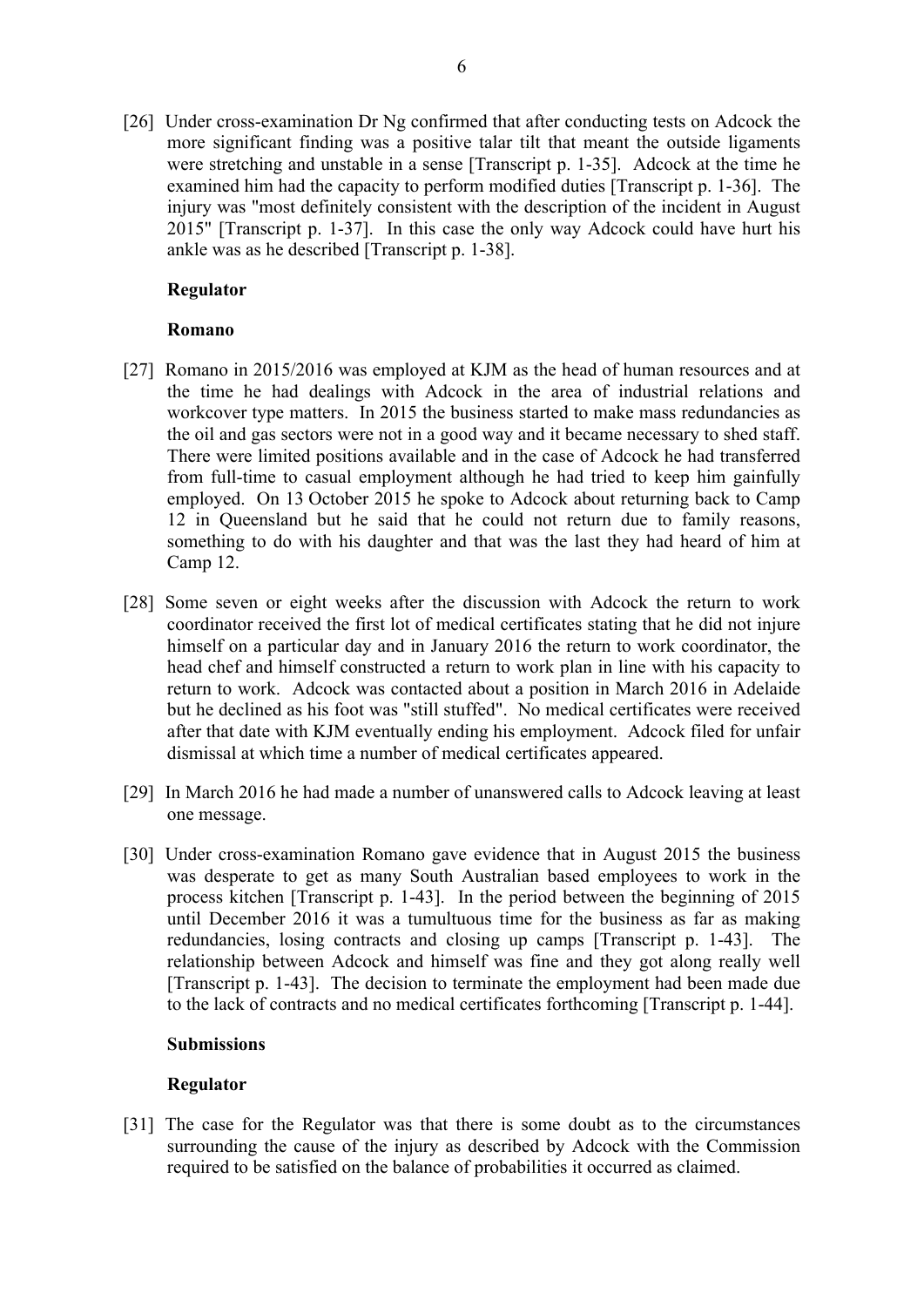- [32] There were a number of versions provided by Adcock who on 1 October 2015 at the first visit with the general practitioner does not mention the cause of injury and on 26 October 2015 he informs the general practitioner that the injury was as a result of an incident in the workplace. In November 2015 he informs the WorkCover officer that he slipped on a floor wet from defrosted ice whilst wearing steel capped rubber sole boots. He then in the WorkCover claim informs that he advised Simpson of the incident and when it was found she was not working that day he said it must have been reported to Cornwell.
- [33] The history given by Adcock was described as misleading and the various variations relied upon by Adcock would cause the Commission some concerns as to whether he has satisfied on the balance of probabilities the injury occurred as claimed. The general practitioner in correspondence tendered in the proceedings could not recall if Adcock had advised him of the detail on how he had hurt his foot and it was only when it became a WorkCover claim was further details provided. Also to be examined was Adcock's behaviour in relation to his return to work and in particular making himself unavailable for work and not producing medical certificates when asked to do so.
- [34] The Commission ought not be satisfied that the claim was one for acceptance on the basis of the doubts expressed by the Regulator.

## **Appellant**

- [35] The appellant relied upon the content of the Statement of Facts and Contentions lodged with Industrial Registrar on 21 February 2017 which went to:
	- the nature of the appeal;
	- background;
		- employment status;
		- sustained injury to his left food on 25 August 2015;
		- details of the incident, misjudged step out of the freezer, fell on deck, felt immediate pain;
		- continued to work;
		- mentioned injury to the manager;
		- conversations with other staff about the incident;
		- attendance upon medical practitioners;
	- contentions;
		- suffered injury stepping out of the freezer;
		- misjudged step;
		- injury arose out of or in the course of employment;
		- employment was a significant contributing factor to the injury; and
		- sustained an injury with the meaning of s 32 of the Act.
- [36] The critical evidence of Adcock was provided in a forthright, honest and articulate manner which was consistent with his character as an honest, down-to-earth and upstanding individual who made no attempt to exaggerate the incident that happened at work.
- [37] The medical evidence established that the injury suffered was consistent with Adcock having rolled his ankle, with Dr Ng unwavering in respect of work being the cause of the injury. In the case of the general practitioner's clinical notes it was simply that he had not taken detailed notes on 1 October 2015.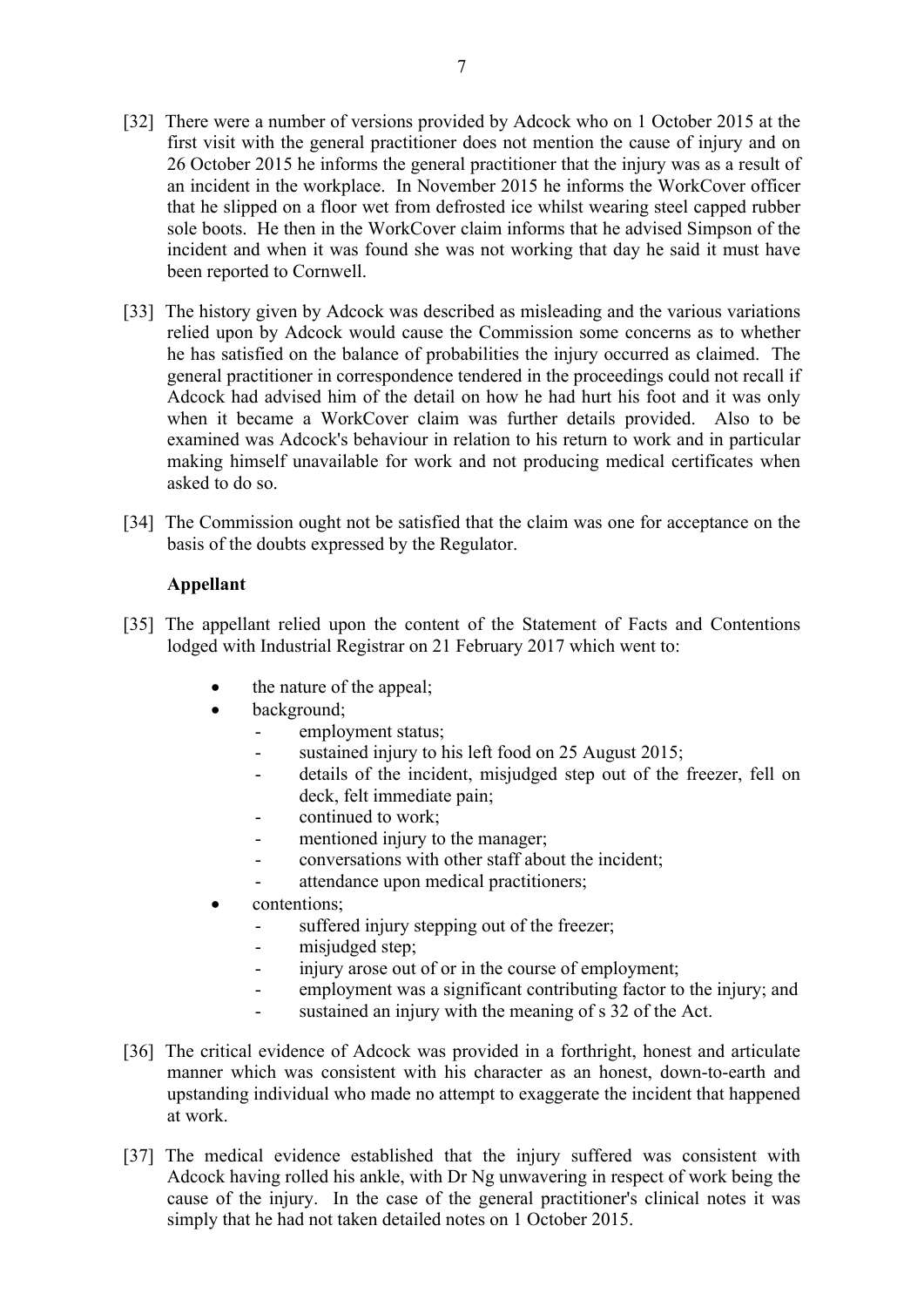- [38] On the issue of the references to Simpson and Cornwell on the WorkCover claim form it was a minor issue without any intention to mislead and whilst technically incorrect was not founded on deceit. Adcock in the exchange with the WorkCover officer is said to have said he slipped on ice and slipped as opposed to tripped with the difference between tripped and falling being "six in one, half a dozen in the other".
- [39] The injury pursuant to s 32 of the Act arose out of or in the course of employment with work clearly being a significant contributing factor to the injury. The claim is one for acceptance.

# **Conclusion**

[40] The status of Adcock as a "worker" in accordance with s 11 of the Act was not the subject of contest in the proceeding.

## *Did he sustain a personal injury?*

- [41] The evidence of Adcock is that at around 1.00 am on 25 August 2015 he tripped whilst carrying a 20 kilogram box of bacon and two containers of frozen cake mix causing an injury to his left ankle. He further evidenced that for a period he selfmanaged the injury before attending upon his general practitioner on 1 October 2015. The clinical notes tendered in the proceedings contained the following reference:
	- "…has left foot pain which came on with work about 5 weeks ago".

He visited the same general practitioner on 26 October 2015 where the clinical notes recorded:

"…on 25 August 2015 at 1am came out of freezer carrying 20kg box of bacon and slipped and went down to the floor. Injured his left foot and lower back. Could not stand up straight due to sharp pain. He worked on for the next week and his back has come good but his left foot has continued to be painful. Had 2 weeks of work and went back, but standing on his feet was difficult due to pain. Getting pain in top of left foot and outside of ankle and instep esp when walking fast and standing for prolonged [time]..."

- [42] Adcock was referred for an x-ray and a WorkCover medical certificate was issued.
- [43] The general practitioner in correspondence (dated 30 July 2017) forwarded to Adcock's legal representative stated the following:

"Thank you for your letter dated 9 July 2017 requesting a report on Mr Adcock's left foot injury. I am a general practitioner and have been treating Mr Adcock for over 11 years.

- 1. I first saw Mr Adcock for his left foot injury on the 1 October 2015.
- 2. I cannot recall whether Mr Adcock told me the detail of how he injured his left foot when he was seen on 1 October 2015 other than reporting that it occurred at work.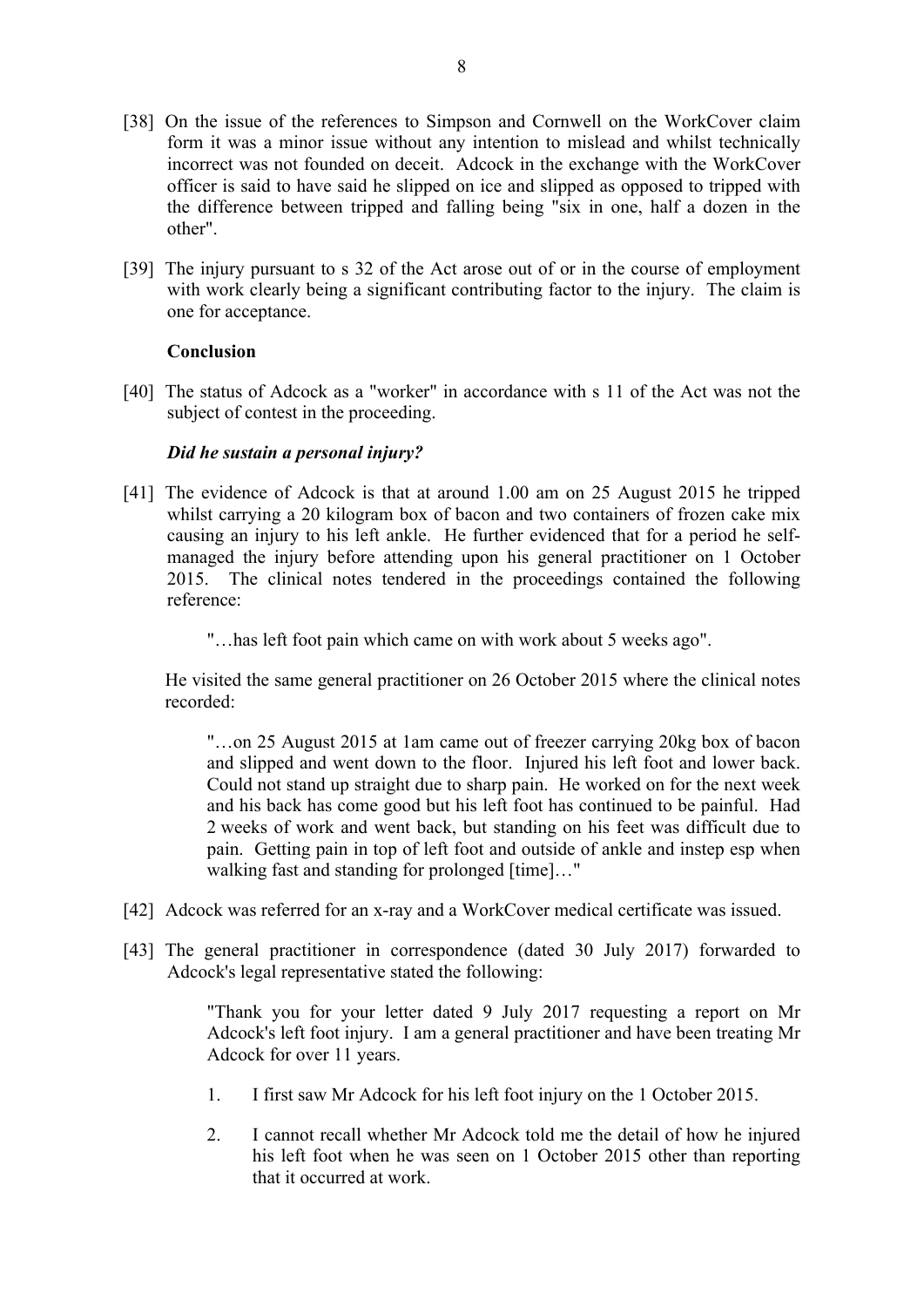- 3. Mr Adcock may have advised me of the mechanism of injury on 1 October 2015 but I may not have recorded it or may not have asked for more detail because it was not the subject of a workcover claim at the time. Because of the issues which sometimes arise with workcover claims, more details history and recording of events around the injury are usually required and this is reflected in my notes taken on 26 October 2015 when Mr Adcock requested that a workcover certificate be issued.
- 4. When Mr Adcock first saw me he was suffering from left foot pain for approximately 5 weeks.
- 5. I have consistently diagnosed and documented Mr Adcock's injury as a left foot sprain but other doctors have apparently referred to it as a left foot/ankle sprain/strain."
- [44] Dr Ng examined Adcock on 24 February 2016 some six months after the date of injury relied upon by Adcock. In a report dated the same day he made the following diagnosis in respect of Adcock's injury:

"…a lateral ankle ligament sprain, most likely a partial tear to the calcaneal fibular ligament".

[45] On the medical evidence provided in the course of the proceeding I am satisfied that for the purposes of s 32 of the Act there was a personal injury sustained by Adcock.

#### *Did the personal injury arise out of or in the course of Adcock's employment?*

- [46] The Commission was presented with limited evidence in respect of the incident said to have been causative of Adcock's injury, being only the evidence of the appellant himself. That evidence was not in the course of cross-examination disturbed in any way that gave cause to question the honesty of the account provided although not substantiated by any corroborative evidence.
- [47] In consideration of the circumstances of the business at the time of the incident it was the evidence of Romano who appeared as a witness for the Regulator that in 2015 the business had commenced implementation of mass redundancies due to downturns in the sectors where they plied their trade and Adcock himself had been reduced from the status of full-time to casual employee. From the beginning of 2015 according to Romano the business was going through a "tumultuous" time and Adcock held the view that his interests would at the time be best served by not pursuing a WorkCover claim for fear of losing his employment altogether.
- [48] The Commission in considering this aspect of the legislation is bound to determine a view based upon the evidence and material before the proceedings and in the absence of evidence from persons said to have been present and engaged by Adcock at or around the time of the incident I accept the evidence of Adcock with regards to the incident of 25 August 2015 and therefore its role in the workplace injury.

#### *Was Adcock's employment a significant contributing factor to the injury?*

[49] On acceptance of Adcock's evidence in terms of the incident whereby he slipped and fell whilst carrying a 20 kilogram box of bacon and frozen cake mix on